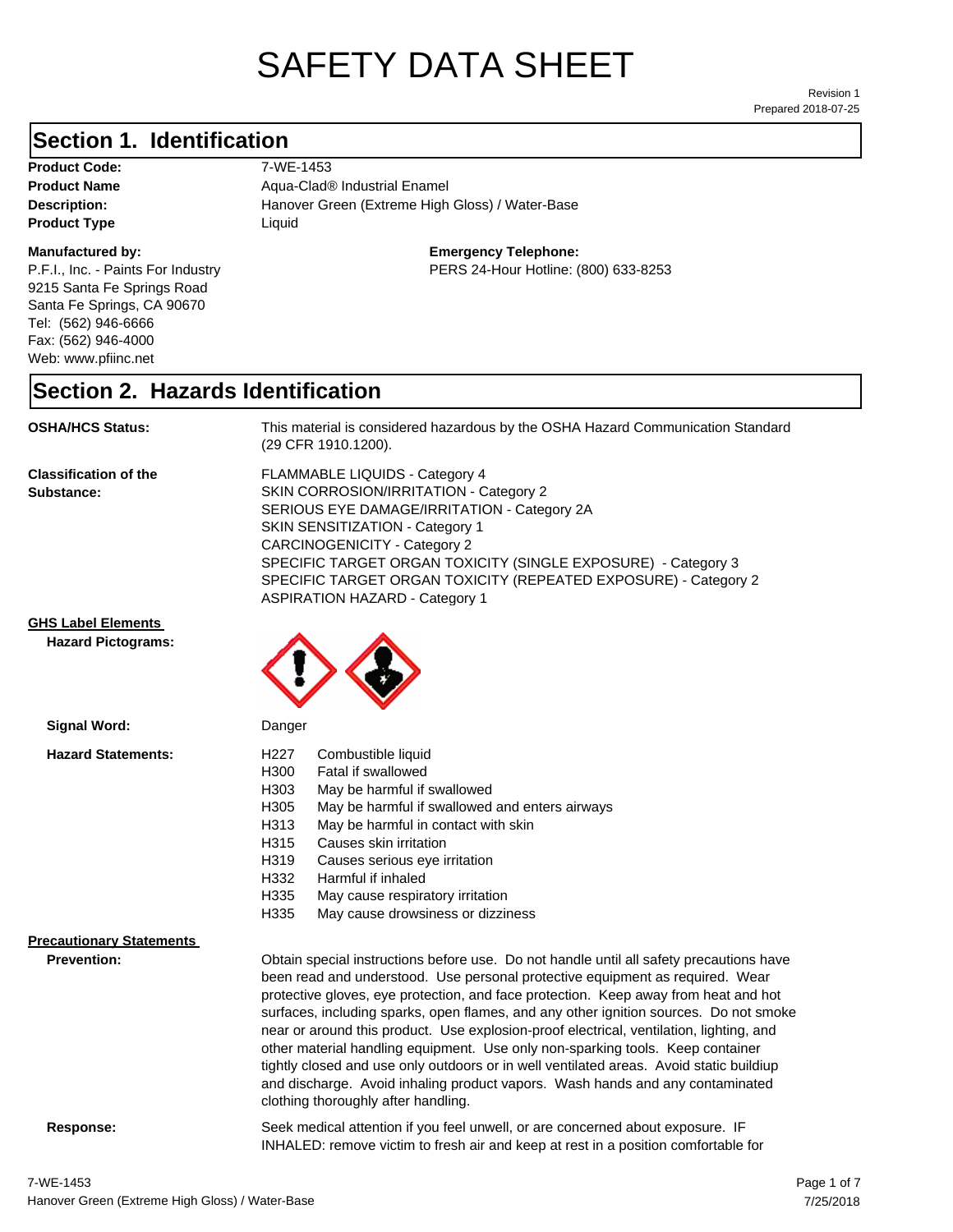| Storage & Disposal:                         | breathing. IF SWALLOWED: contact a poison control center or physician immediately.<br>Do not induce vomiting. IN CASE OF SKIN OR HAIR CONTACT: remove all<br>contaminated clothing, and wash skin with soap and water. If irritation or rash occurs,<br>get medical attention. IF IN EYES: rinse with copious amounts of water for several<br>minutes. Remove contact lenses, if present and easy to do so. If eye irritation persists,<br>seek medical attention.<br>Store in a locked and secure environment. Store in a cool, well ventilated area away<br>from direct sunlight and heat. Dispose of contents and container in accordance with all<br>local, regional, state, and federal regulations.                                                                                                                                                                                                                                                                                                                |
|---------------------------------------------|--------------------------------------------------------------------------------------------------------------------------------------------------------------------------------------------------------------------------------------------------------------------------------------------------------------------------------------------------------------------------------------------------------------------------------------------------------------------------------------------------------------------------------------------------------------------------------------------------------------------------------------------------------------------------------------------------------------------------------------------------------------------------------------------------------------------------------------------------------------------------------------------------------------------------------------------------------------------------------------------------------------------------|
| <b>Supplemental Label</b><br>Elements:      | Ensure adequate ventilation at all times when using this product and when sanding the<br>dried film. Wear an appropriate, NIOSH approved particulate respirator. Follow all<br>respirator manufacturer's directions for proper use. Abrading or sanding this product's<br>dried film may release crystalline silica which has been shown to cause lung damage<br>and may cause cancer following long term exposure. Rags, sandpaper, steel wool,<br>and other abrading materials or waste containing this product may spontaneously<br>combust when improperly disposed of. Product contains solvents which can cause<br>permanent brain and nervous system damage. Intentional misuse by concentrating<br>and inhaling the contents of this product can be harmful or fatal. Do not transfer<br>contents to another container.<br>PROPOSITION 65 WARNING: this product contains chemicals known to the State of<br>California to cause cancer and birth defects or other reproductive harm.<br>FOR INDUSTRIAL USE ONLY. |
| <b>Hazards not otherwise</b><br>classified: | None known.                                                                                                                                                                                                                                                                                                                                                                                                                                                                                                                                                                                                                                                                                                                                                                                                                                                                                                                                                                                                              |

# **Section 3. Composition/Information on Ingredients**

#### Chemical Name / CAS No

Ethylene Glycol Monobutyl Ether 111-76-2 10 to 20% Vapor Pressure: .11 kPa

## **Section 4. First Aid Measures**

| <b>Description of First Aid Measures</b> |                                                                                                                                                                                                                                                                                                                                                                                                                                                                                                                                                                                                                                                                                                                                                                                                                        |
|------------------------------------------|------------------------------------------------------------------------------------------------------------------------------------------------------------------------------------------------------------------------------------------------------------------------------------------------------------------------------------------------------------------------------------------------------------------------------------------------------------------------------------------------------------------------------------------------------------------------------------------------------------------------------------------------------------------------------------------------------------------------------------------------------------------------------------------------------------------------|
| <b>Eye Contact:</b>                      | Immediately flush eyes with copious amounts of water. Remove any contact lenses.<br>Rinse for at least 10 minutes. Get medical attention. Chemical burns must be treated<br>promptly by a physician.                                                                                                                                                                                                                                                                                                                                                                                                                                                                                                                                                                                                                   |
| Inhalation:                              | Remove victim to fresh air and maintain in a rest position comfortable for breathing. If<br>fumes are still present, all rescuers should wear appropriate respirators. If victim<br>exhibits irregular breathing, trained personnel should provide artificial respiration or<br>oxygen. Mouth-to-mouth resuscitation may be dangerous. If necessary, contact a<br>poison control center or physician immediately. If victim is unconscious, place in a<br>recovery position and seek medical help immediately. Maintain an open airway for the<br>victim.                                                                                                                                                                                                                                                              |
| <b>Skin Contact:</b>                     | Wash affected areas with soap and water. Remove contaminated clothing and shoes.<br>Continue to rinse the affected area for at least ten minutes. Get medical attention if<br>discomfort continues. Avoid further exposure in the event of any symptoms or<br>complaints.                                                                                                                                                                                                                                                                                                                                                                                                                                                                                                                                              |
| Ingestion:                               | If product is ingested, contact a poison control center or a physician immediately. Do<br>not induce vomitting. Rinse mouth with water and remove dentures, if any. Remove<br>victim to fresh air and keep at rest in a comfortable position to facilitate breathing. If<br>the victim is conscious and the product has been swallowed, provide small quantities of<br>water to drink. Cease if the victim feels sick, as vomitting may be dangerous.<br>Aspiration hazard if swallowed. This product can enter the lungs and cause damage.<br>If vomitting occurs, the head should be kept low so that vomit does not enter the lungs.<br>Never administer anything by mouth to an unconscious person. If unconscious, place<br>in a recovery position while medical attention is sought. Maintain an open airway for |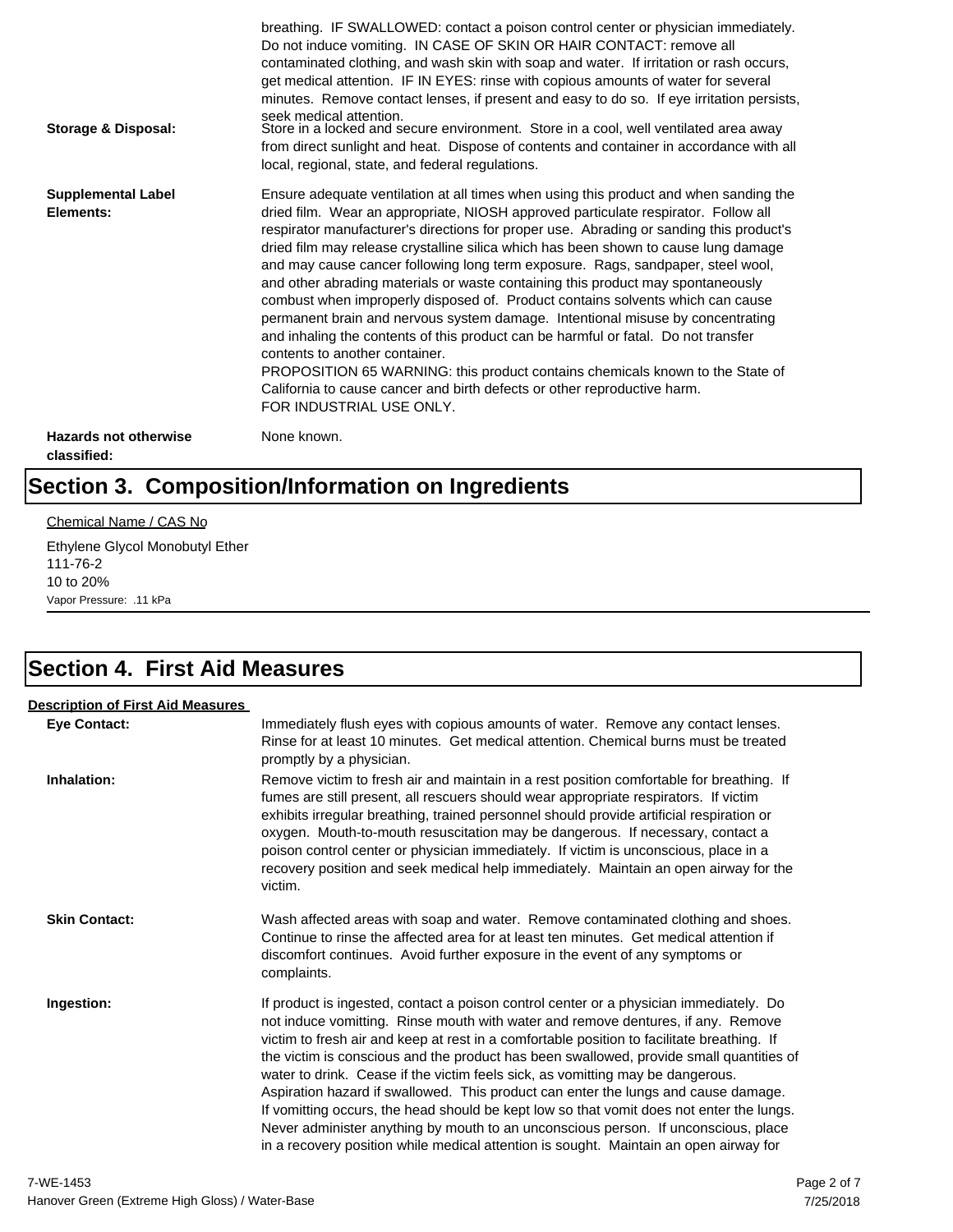|                                                              | the victim.                                                                                                                                                                                                                                                                                                                                                  |
|--------------------------------------------------------------|--------------------------------------------------------------------------------------------------------------------------------------------------------------------------------------------------------------------------------------------------------------------------------------------------------------------------------------------------------------|
| <b>Potential Acute Health Effects</b><br><b>Eye Contact:</b> | Causes serious eye irritation.                                                                                                                                                                                                                                                                                                                               |
| Inhalation:                                                  | Can cause central nervous system depression. May cause drowsiness and dizziness<br>as well as respiratory irritation.                                                                                                                                                                                                                                        |
| <b>Skin Contact:</b>                                         | Causes skin irritation. May cause an allergic skin reaction.                                                                                                                                                                                                                                                                                                 |
| Ingestion:                                                   | Can cause central nervous system depression. May be fatal if swallowed and allowed<br>to enter airways. Irritating to mouth, throat and stomach.                                                                                                                                                                                                             |
| <b>Over-Exposure Signs &amp; Symptoms</b>                    |                                                                                                                                                                                                                                                                                                                                                              |
| <b>Eye Contact:</b>                                          | Adverse symptoms may include: pain or irritation, watering, redness.                                                                                                                                                                                                                                                                                         |
| Inhalation:                                                  | Adverse symptoms may include: respiratory tract irritation, coughing, nausea or<br>vomiting, headache, drowsiness or fatigue, dizziness or vertigo, unconsciousness.                                                                                                                                                                                         |
| <b>Skin Contact:</b>                                         | Adverse symptoms may include: irritation, redness.                                                                                                                                                                                                                                                                                                           |
| Ingestion:                                                   | Adverse symptoms may include: nausea, vomiting.                                                                                                                                                                                                                                                                                                              |
|                                                              | Indication of immediate medical attention and special treatment needed                                                                                                                                                                                                                                                                                       |
| <b>Notes to Physician:</b>                                   | Treat symptomatically. Contact poison treatment specialists if large quantities have<br>been ingested or inhaled.                                                                                                                                                                                                                                            |
| <b>Specific Treatments:</b>                                  | None specified.                                                                                                                                                                                                                                                                                                                                              |
| <b>Protection of First Aid</b><br><b>Providers:</b>          | No action should be taken involving any personal risk or without proper training. If<br>fumes are still present, rescuers should wear appropriate respirators or a self<br>contained breathing apparatus. Mouth-to-mouth resuscitation may be dangerous for<br>the first aid provider. Wash all contaminated clothing with soap and water before<br>removal. |

# **Section 5. Fire Fighting Measures**

| Extinguishing Media                               |                                                                                                                                                                                                                                                                                                                                                                              |
|---------------------------------------------------|------------------------------------------------------------------------------------------------------------------------------------------------------------------------------------------------------------------------------------------------------------------------------------------------------------------------------------------------------------------------------|
| Suitable Media:                                   | Dry chemical, CO2, water spray (fog), foam, dry sand.                                                                                                                                                                                                                                                                                                                        |
| Unsuitable Media:                                 | Do not use water jet.                                                                                                                                                                                                                                                                                                                                                        |
| <b>Specific Hazards:</b>                          | Combustible liquid. Closed containers may explode when exposed to extreme heat as<br>a result of buildup of steam. Keep containers tightly closed and isolate from heat,<br>electrical equipment, sparks, and open flames. No unusual fire or explosion hazards<br>noted.                                                                                                    |
| <b>Special Firefighting</b><br><b>Procedures:</b> | Water may be used to cool closed containers to prevent pressure buildup and possible<br>autoignition or explosion. Evacuate area and fight fire from safe distance. Containers<br>may explode when heated. Firefighters should wear appropriate protective equipment<br>and self-contained breathing apparatus with a full face-piece operated in positive<br>pressure mode. |

# **Section 6. Accidental Release Measures**

| <b>Environmental Precautions:</b>                               | Avoid dispersal of spilled material and runoff from contacting soil, waterways, drains,<br>and sewers. Inform the relevant authorities if the product has caused environmental<br>pollution.                                                                                                                                                                                                              |             |
|-----------------------------------------------------------------|-----------------------------------------------------------------------------------------------------------------------------------------------------------------------------------------------------------------------------------------------------------------------------------------------------------------------------------------------------------------------------------------------------------|-------------|
| <b>Steps to be Taken if Material</b><br>is Released or Spilled: | Contain spilled liquid with sand or earth. Do not use combustible materials such as<br>sawdust. Eliminate all ignition sources and use explosion-proof equipment. Place<br>material in a container and dispose of according to local, regional, state, and federal<br>regulations. Ventilate area and remove product with inert absorbent and non-sparking<br>tools. Do not incinerate closed containers. |             |
| <b>Small Spills:</b>                                            | Stop leak if doing so can be done without risk. Remove containers from spill area.<br>Use non-sparking tools. Dilute with water and mop up if water-soluble. If not<br>water-soluble, absorb with inert dry material and place in appropriate waste container.<br>Dispose of via a licensed waste disposal contractor.                                                                                    |             |
| Large Spills:                                                   | Stop leak if doing so can be done without risk. Remove containers from spill area.<br>Use non-sparking tools. Approach the release from upwind. Prevent entry into                                                                                                                                                                                                                                        |             |
| 7-WE-1453                                                       |                                                                                                                                                                                                                                                                                                                                                                                                           | Page 3 of 7 |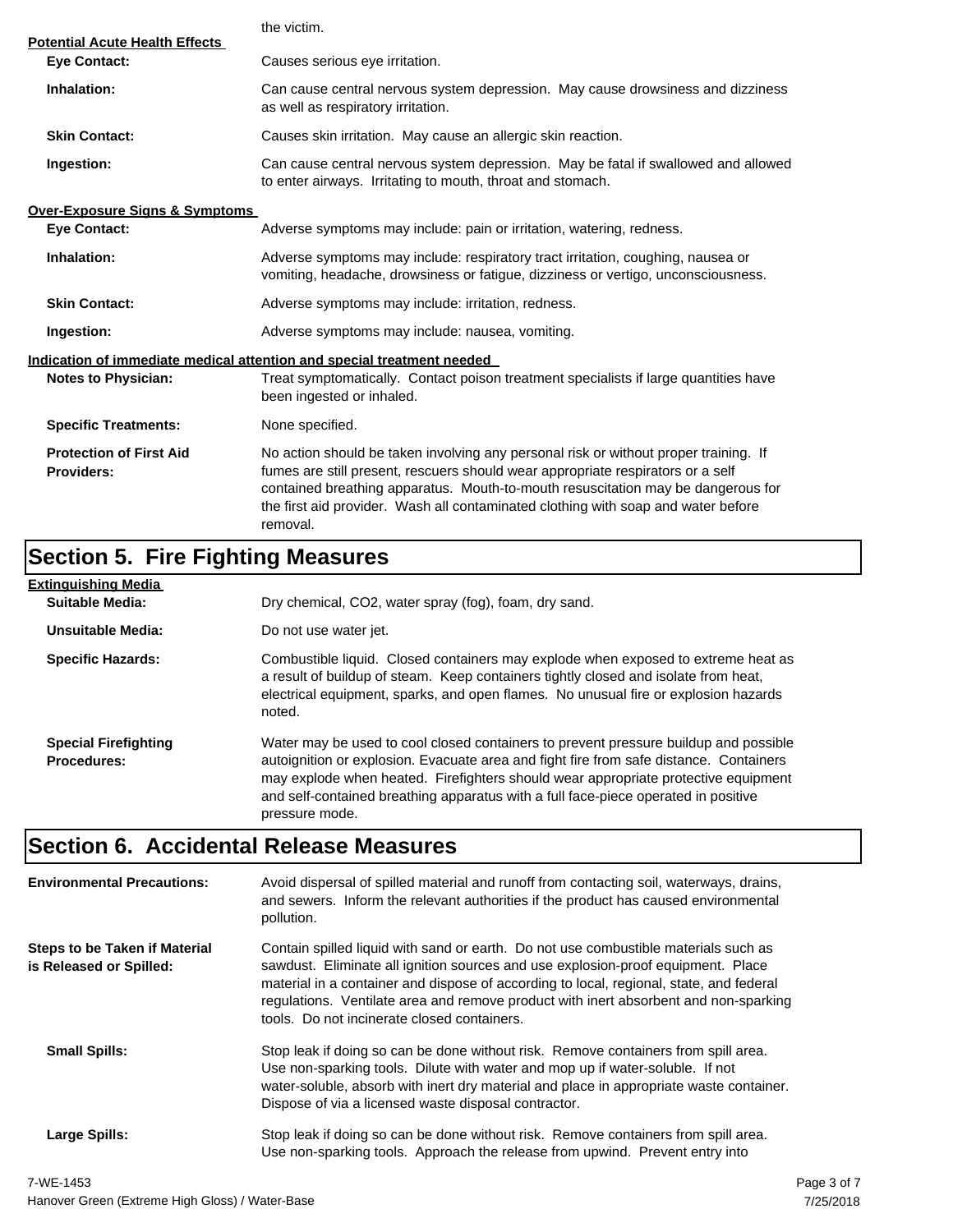sewers, waterways, basements, or confined areas. Wash spillages into an effluent treatment plant or proceed as follows: contain and collect spillage with inert absorbent materials and place in a container for disposal according to local regulations. Dispose of via a licensed waste disposal contractor. See Section 1 for emergency contact information and Section 13 for waste disposal.

# **Section 7. Handling and Storage**

| Handling: | Wash thoroughly after handling. Eating, drinking, and smoking should be prohibited in<br>areas where this material is handled, stored, and processed. Wash hands and face<br>before eating or drinking. Remove contaminated clothing and launder before reuse.<br>Use only with adequate ventilation. Follow all SDS and label precautions even after<br>container is emptied, as it may retain product residues. Avoid breathing fumes, vapors,<br>or mist. Avoid contact with eyes, skin, and clothing. |
|-----------|-----------------------------------------------------------------------------------------------------------------------------------------------------------------------------------------------------------------------------------------------------------------------------------------------------------------------------------------------------------------------------------------------------------------------------------------------------------------------------------------------------------|
| Storage:  | Store in a dry, cool, well ventilated place. Keep container tightly closed while not in<br>use. Isolate from heat, electrical equipment, sparks, and open flame. Do not store<br>above 120 degrees Fahrenheit. Protect from heat, moisture, and foreign materials.                                                                                                                                                                                                                                        |

#### **Section 8. Exposure Controls/Personal Protection**

| Chemical Name / CAS No<br>Ethylene Glycol Monobutyl<br>Ether<br>111-76-2<br>10 to 20%<br>Vapor Pressure: .11 kPa<br><b>Engineering Controls:</b> | <b>OSHA Exposure Limits</b><br>50 ppm                                                                                                                                                                                                                                                                                               | <b>ACGIH Exposure Limits</b><br>20 ppm<br>Use process enclosures, local exhaust ventilation, or other engineering controls to<br>keep worker exposure to airborne contaminants below any recommended or statutory<br>limits. The engineering controls also need to keep gas, vapor, or dust concentrations<br>below any lower explosive limits. Use explosion-proof ventilation equipment.                                                                                                                                                                                                                                                                                                                                                                                                    | <b>Other Exposure Limits</b> |
|--------------------------------------------------------------------------------------------------------------------------------------------------|-------------------------------------------------------------------------------------------------------------------------------------------------------------------------------------------------------------------------------------------------------------------------------------------------------------------------------------|-----------------------------------------------------------------------------------------------------------------------------------------------------------------------------------------------------------------------------------------------------------------------------------------------------------------------------------------------------------------------------------------------------------------------------------------------------------------------------------------------------------------------------------------------------------------------------------------------------------------------------------------------------------------------------------------------------------------------------------------------------------------------------------------------|------------------------------|
| <b>Environmental Controls:</b>                                                                                                                   | Emissions from ventilation or work process equipment should be checked to ensure<br>they comply with the requirements of environmental protection legislation. In some<br>cases, fume scrubbers, filters, and other engineering modifications to the process<br>equipment may be required to reduce emissions to acceptable levels. |                                                                                                                                                                                                                                                                                                                                                                                                                                                                                                                                                                                                                                                                                                                                                                                               |                              |
| <b>Respiratory Protection:</b>                                                                                                                   | adequate protection.                                                                                                                                                                                                                                                                                                                | Use a properly fitted, air-purifying or air-fed respirator complying with an approved<br>standard if a risk assessment indicates this is necessary. Respiratory protection<br>programs that meet OSHA 1910.134 and ANSI Z88.2 requirements must be followed<br>when workplace conditions warrant a respirator's use. A NIOSH/MSHA approved<br>respirator with an organic vapor cartridge may be permissible under circumstances<br>where airborne concentrations are expected to exceed exposure limits. Protection<br>provided by air purifying respirators is limited. Use a positive pressure, air supplied<br>respirator if there is any potential for an uncontrolled release, exposure levels are not<br>known, or in any circumstances where air purifying respirators may not provide |                              |
| <b>Skin Protection:</b>                                                                                                                          | used.                                                                                                                                                                                                                                                                                                                               | Use impervious, chemical resistant gloves to prevent prolonged skin contact and<br>absorption of material through the skin. Nitrile or neoprene gloves may afford<br>adequate protection. Personal protective equipment for the body should be selected<br>based on the task being performed and the risks involved, and should be approved by<br>a specialist before handling this product. Where there is a risk of ignition from static<br>electricity, wear anti-static protective clothing. For best protection, the clothing should<br>include anti-static boots, gloves, and overalls. Appropriate footwear should always be                                                                                                                                                           |                              |
| <b>Eye Protection:</b>                                                                                                                           | times to protect against splashes of liquids.                                                                                                                                                                                                                                                                                       | Safety eyewear, such as splash goggles or a full face shield, should be worn at all                                                                                                                                                                                                                                                                                                                                                                                                                                                                                                                                                                                                                                                                                                           |                              |
| <b>Hygienic Measures:</b>                                                                                                                        | contaminated clothing immediately and launder before reuse.                                                                                                                                                                                                                                                                         | Wash thoroughly with soap and water before eating, drinking, or smoking. Remove                                                                                                                                                                                                                                                                                                                                                                                                                                                                                                                                                                                                                                                                                                               |                              |

### **Section 9. Physical and Chemical Properties**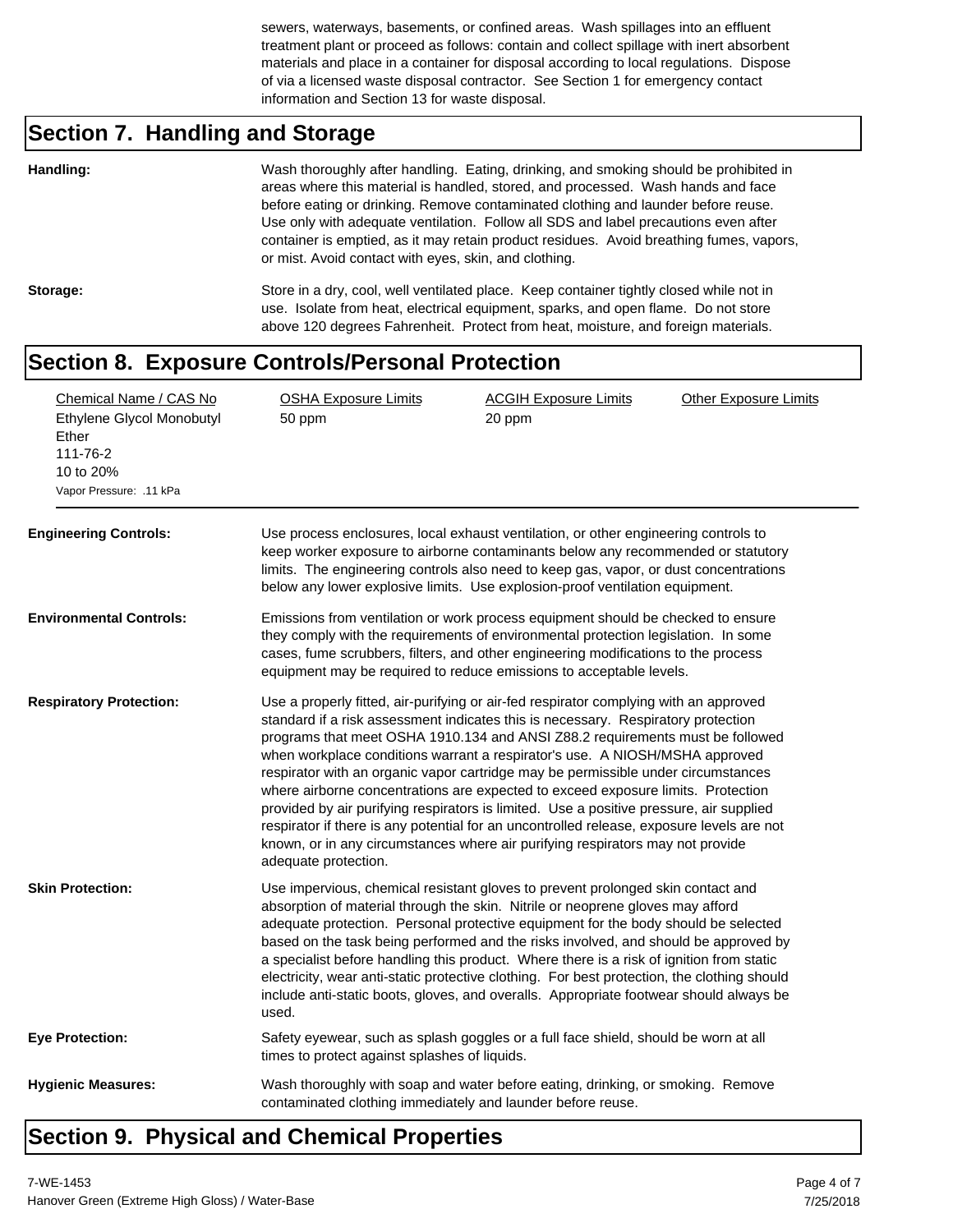| Physical State:                                   | Liquid                      |
|---------------------------------------------------|-----------------------------|
| Odor:                                             | Solvent odor                |
|                                                   |                             |
| Vapor Density                                     | Heavier than air            |
| Vapor Density                                     | 3.96                        |
| Vapor Pressure                                    | 8 kPa                       |
| Evaporation Rate                                  | Slower than ether           |
| Boiling Point                                     | 171 C                       |
| Specific Gravity (SG)                             | 1.084                       |
| Material VOC (Lb / Gal)                           | 1.38                        |
| Material VOC $(g/L)$                              | 164.98                      |
| Coating VOC (Lb/Gal)                              | 2.84                        |
| Coating VOC (g/L)                                 | 339.88                      |
| Flash Point:                                      | 61 Celsius (142 Fahrenheit) |
| Autoignition:                                     | Not available               |
| LEL: L                                            | 1.1%                        |
| UEL: I                                            | 10.6%                       |
| <b>Partition Coefficient.</b><br>n-octanol/water: | Not available               |
|                                                   |                             |
| Auto-ignition temperature:                        | Not available               |

## **Section 10. Stability and Reactivity**

| <b>Conditions to Avoid:</b>      | Avoid temperatures above 120 degrees Fahrenheit. Avoid all possible sources of<br>ignition. Do not pressurize, cut, weld, braze, drill, or expose containers to heat. Do not<br>allow vapor to accumulate in low or confined areas. Avoid contact with strong acid and<br>strong bases. |
|----------------------------------|-----------------------------------------------------------------------------------------------------------------------------------------------------------------------------------------------------------------------------------------------------------------------------------------|
| Incompatibility:                 | Incompatible with strong oxidizing agents.                                                                                                                                                                                                                                              |
| <b>Hazardous Decomposition:</b>  | By open flame, carbon monoxide and carbon dioxide. When heated to decomposition,<br>product emits acrid smoke and irritating fumes. Contains solvents which may form<br>carbon monoxide, carbon dioxide, and formaldehyde.                                                              |
| <b>Hazardous Polymerization:</b> | Will not occur under normal conditions.                                                                                                                                                                                                                                                 |
| Stability:                       | The product is stable.                                                                                                                                                                                                                                                                  |

# **Section 11. Toxicological Information**

#### **Effects of Over-Exposure**

| Eye Contact:            | Causes serious eye irritation.                                                                                                                                                                                                                                                                                                                                                                                                                                                                                                                                                                                                                                                                                                                                       |
|-------------------------|----------------------------------------------------------------------------------------------------------------------------------------------------------------------------------------------------------------------------------------------------------------------------------------------------------------------------------------------------------------------------------------------------------------------------------------------------------------------------------------------------------------------------------------------------------------------------------------------------------------------------------------------------------------------------------------------------------------------------------------------------------------------|
| <b>Skin Contact:</b>    | Prolonged or repeated skin contact may cause irritation. Allergic reactions are<br>possible.                                                                                                                                                                                                                                                                                                                                                                                                                                                                                                                                                                                                                                                                         |
| Inhalation:             | Harmful if inhaled. High gas, vapor, mist, or dust concentrations may be harmful if<br>inhaled. Avoid breathing fumes, spray, vapors, or mist. May cause headaches and<br>dizziness. High vapor concentrations are irritating to the eyes, nose, throat, and lungs.<br>Prolonged or excessive inhalation may cause respiratory tract irritation.                                                                                                                                                                                                                                                                                                                                                                                                                     |
| Ingestion:              | Harmful or fatal if swallowed. Aspiration hazard if swallowed; can enter lungs and<br>cause damage.                                                                                                                                                                                                                                                                                                                                                                                                                                                                                                                                                                                                                                                                  |
| <b>Chronic Hazards:</b> | High concentrations may lead to central nervous system effects (drowsiness,<br>dizziness, nausea, headaches, paralysis, burred vision) and damage. Reports have<br>associated repeated and prolonged occupational overexposure to solvents with<br>permanent brain and nervous system damage. Contains carbon black pigment.<br>Chronic inflammation, lung fibrosis, and lung tumors have been observed in<br>experimental tests involving rats exposed to excessive concentrations of carbon black<br>and several insoluble dust particles for long periods of time. Tumors have not been<br>observed in other species under similar circumstances. Epidemiological studies of<br>North American workers show no evidence of clinically significant negative health |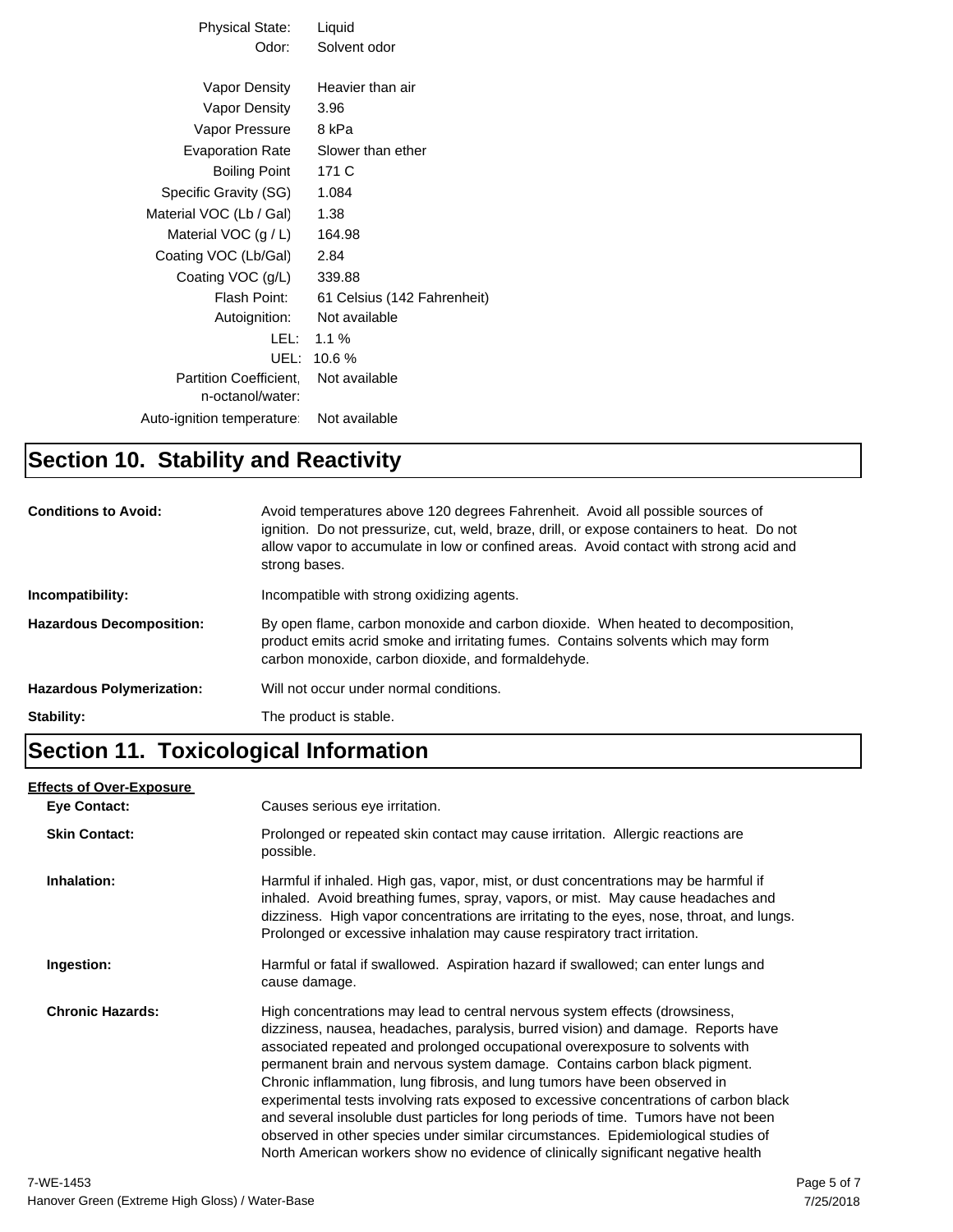|                                 | effects from occupational exposure to carbon black. Carbon black is listed as a Group<br>2B - Possibly Carcinogenic to Humans, by IARC and is proposed to be listed as A4 -<br>Not Classified as a Human Carcinogen by the American Conference of Governmental<br>Industrial Hygienists. Significant exposure is unlikely during typical application of this<br>product by roller or brush. Risk of overexposure depends on the duration and level of<br>exposure to dust from such processes as repeated sanding of dried surfaces, or<br>inhalation of spray mist, and the actual concentration of carbon black in the product<br>formula.                                                                                                        |
|---------------------------------|-----------------------------------------------------------------------------------------------------------------------------------------------------------------------------------------------------------------------------------------------------------------------------------------------------------------------------------------------------------------------------------------------------------------------------------------------------------------------------------------------------------------------------------------------------------------------------------------------------------------------------------------------------------------------------------------------------------------------------------------------------|
| <b>Primary Routes of Entry:</b> | Product contains titanium dioxide, which is listed as a Group 2B - Possibly<br>Carcinogenic to Humans by IARC. No significant exposure to titanium dioxide is<br>anticipated while using this product, in which titanium dioxide is bound to other<br>materials including resin and other pigments, during brush or rolling application.<br>Overexposure risks depend on duration and level of exposure to dust, such as from<br>repeated sanding of this product's dried film, or inhalation of spray mist, and the actual<br>concentration of titanium dioxide in the product formula. For additional information,<br>refer to IARC Monograph, Volume 93, 2010.<br>Eye contact, ingestion, inhalation, absorption through the skin, skin contact. |
| <b>Acute Toxicity Values:</b>   | Acute effects of this product have not been tested. Available data on individual<br>components, if any, will be listed below.                                                                                                                                                                                                                                                                                                                                                                                                                                                                                                                                                                                                                       |

#### **Section 12. Ecological Information**

| Product is a mixture of listed components.<br><b>Ecological Information:</b> |  |
|------------------------------------------------------------------------------|--|
|------------------------------------------------------------------------------|--|

#### **Section 13. Disposal Information**

**Disposal Considerations:** The generation of waste should be avoided or minimized wherever possible. Disposal of this product, solutions, and any by-products should at all times comply with relevant environmental protection regulations and waste disposal regulations, in addition to any local or regional restrictions which may be in effect. Surplus and non-recyclable products should be disposed of via a licensed waste disposal contractor. Waste should not be disposed of untreated to the sewer unless fully compliant with the requirements of all authorities with jurisdiction. Waste packaging should be recycled whenever possible. Incineration or landfill should only be considered when recycling is not feasible. Take care when handling empty containers as they may retain some residual product. Vapor from residue may create a flammable or explosive atmosphere within the used container. Do not expose empty containers to heat or sparks, and do not weld, cut, or grind used containers unless they have been thoroughly cleaned. Avoid contact of spilled material with soil, waterways, drains, and sewer systems.

#### **Section 14. Transport Information**

|                                | Domestic (US DOT)                                                                                                                                                                                                                                                          | International (IMDG)     | Air (IATA)    | Canada (TDG)  |  |
|--------------------------------|----------------------------------------------------------------------------------------------------------------------------------------------------------------------------------------------------------------------------------------------------------------------------|--------------------------|---------------|---------------|--|
| <b>UN Number:</b>              | Not Regulated                                                                                                                                                                                                                                                              | Not Regulated            | Not Regulated | Not Regulated |  |
| <b>UN Shipping Name:</b>       |                                                                                                                                                                                                                                                                            |                          |               |               |  |
| <b>Hazard Class:</b>           |                                                                                                                                                                                                                                                                            |                          |               | -             |  |
| <b>Packing Group:</b>          |                                                                                                                                                                                                                                                                            | $\overline{\phantom{a}}$ |               | -             |  |
| <b>Limited Quantity:</b>       |                                                                                                                                                                                                                                                                            | $\overline{\phantom{a}}$ |               |               |  |
| <b>Special Considerations:</b> | The presence of a shipping description for a particular mode of transport does not<br>indicate that the product is packaged suitably for that mode of transport. All packaging<br>chould be reviewed for quitability prior to chipment, so that compliance with applicable |                          |               |               |  |

should be reviewed for suitability prior to shipment, so that compliance with applicable regulations can be ensured. Compliance with all applicable regulations is the sole responsibility of the person offering the product for transport. Persons loading and unloading dangerous goods should be trained in all the risks associated with the substances at hand, and on all actions to be taken in case of an emergency situation.